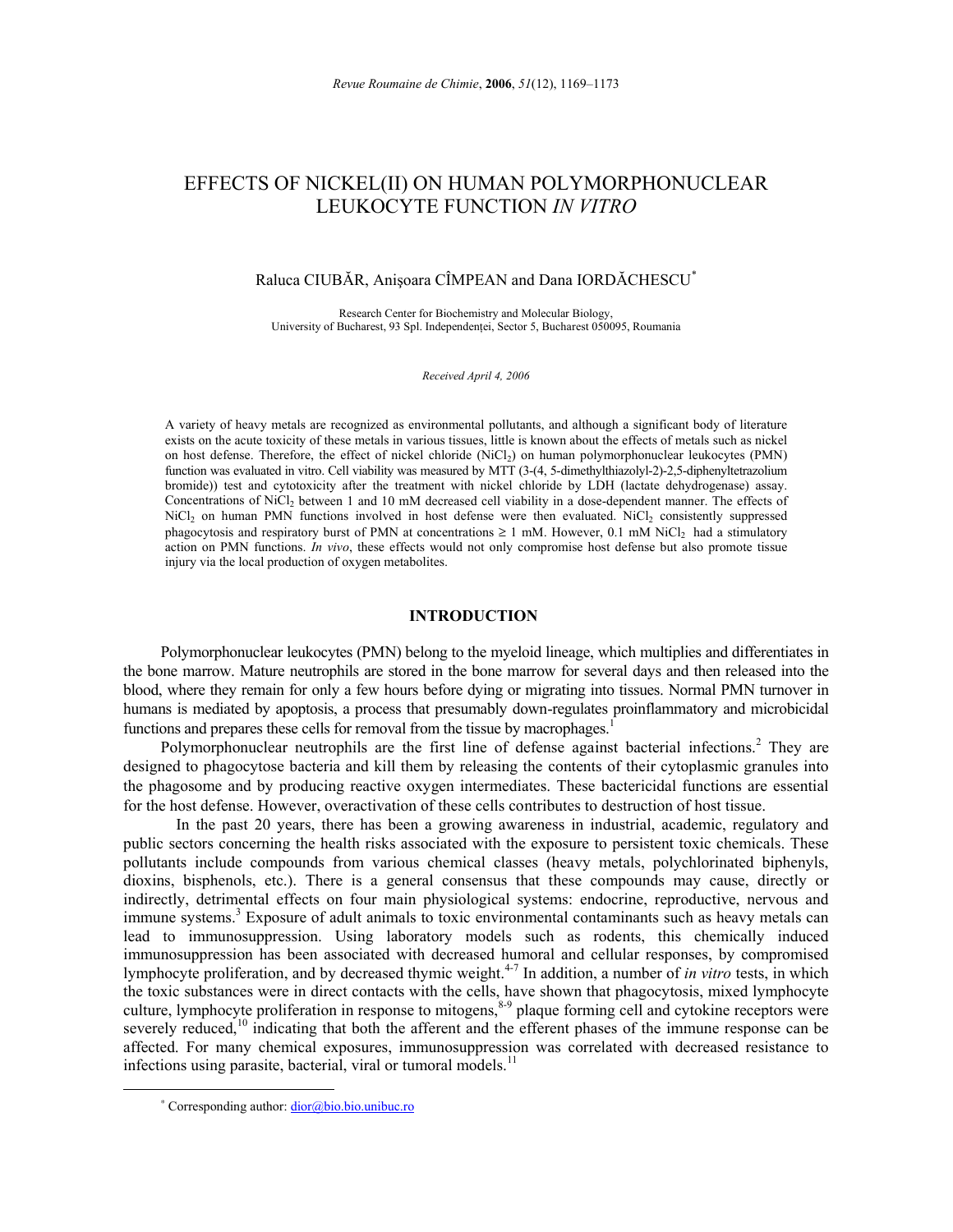The aim of the present article was to investigate *in vitro* nickel effects especially upon phagocytic activity and respiratory burst of PMN.

## **RESULTS AND DISCUSSION**

Among environmental contaminants recognized for their toxicity and world-wide distribution, heavy metals are certainly of first concern. Epidemiological data on humans and studies on laboratory animals exposed to these chemicals indicate that heavy metals can affect several systems. They can also be responsible for a number of immunomodulatory effects, leading ultimately to an enhanced susceptibility of humans and animals to microbial agents.

Understanding the effects of nickel on human immune functions, could help in determining the risk associated with human exposure to this metal, at physiologically relevant concentrations. This would help in the design of strategies in preventing chronic toxicity to heavy metals. Acceptable safe environmental and human blood levels could then be evaluated and fixed for this metal.

To evaluate the toxic effects of nickel on human cells, a number of *in vitro* assays have been performed on human neutrophils.



Fig. 1 – Effects of different concentrations of nickel chloride on the viability of human PMNs.



Fig. 2 – LDH release in the culture medium of human PMNs treated with different concentrations of nickel chloride.

The MTT (3-(4,5-dimethylthiazolyl-2)-2,5-diphenyltetrazolium bromide) and LDH (lactate dehydrogenase) assays have shown the cytotoxicity of higher doses of NiCl<sub>2</sub> ( $\geq$  1 mM) after 24 h treatment noticed by the diminution of the cell viability and the increase of the LDH releasing in culture medium (Figure 1 and 2). We have not found the cytotoxic effects of low doses of  $\text{NiCl}_2$  (0.1 mM) against PMN behaviour.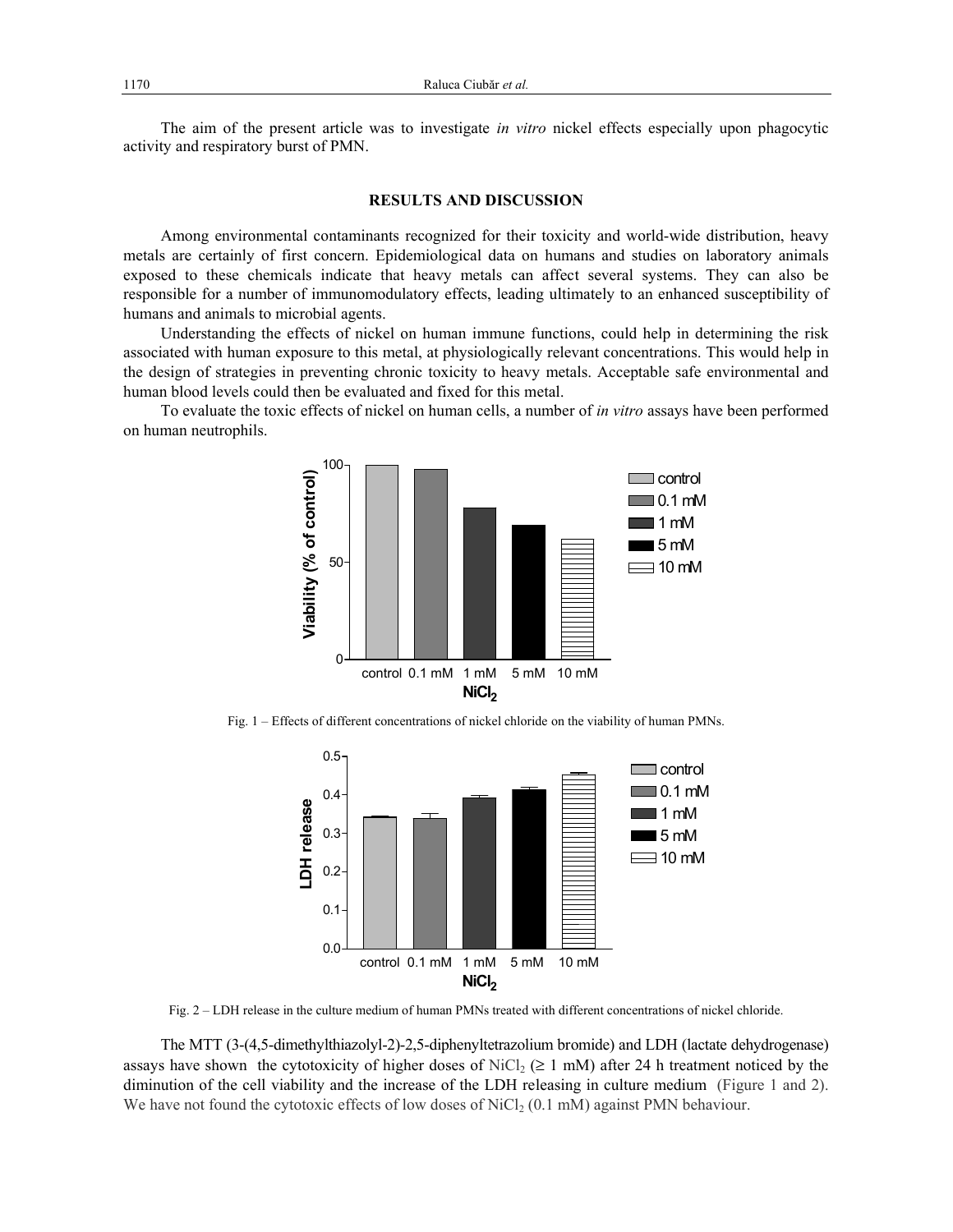Exposure of neutrophils to a variety of agonists including soluble chemoattractant peptides and cytokines results in activation of the oxidative burst that is required for bacterial killing. Increased oxygen, consumed during this process, is reduced to superoxide  $(O_2)$  via membrane NADPH oxidase, a multicomponent system formed by the assembly of cytosolic and membrane proteins upon appropriate stimulation.<sup>12</sup> Superoxide can engender more harmful reactive oxygen species (ROS) when two molecules of  $O<sub>2</sub>$  react together or enzymatically as a consequence of the activity of superoxide dismutase (SOD), to form dioxygen and hydrogen peroxide (H<sub>2</sub>O<sub>2</sub>) and finally hydroxyl radical (OH·).<sup>13</sup>

To analyze wheather nickel chloride exerted an effect on the first function of neutrophils, the respiratory burst, we carried out a chemiluminiscence study on cells treated for 24 h with different concentrations of nickel and then stimulated with fMLP (formylmethionyl-leucyl-phenylalanine). The ROS production was monitored for 30 min by the luminol chemiluminescence reaction (data not shown). Our data show that the lowest dose of Ni (0.1 mM) stimulated the respiratory burst of PMN by the increase of ROS production while the higher levels of Ni ( $> 1$  mM) inhibit it. If a 1 mM NiCl<sub>2</sub> dose decreased the intensity of the respiratory burst, the higher doses completely supressed this function of neutrophils. Our results are according to Ono et al.,<sup>14</sup> who showed that nickel suppresses the ROS generating capacity of neutrophils.

*In vivo*, these effects would not only compromise the mechanism of host defense but also promote tissue injury via the local production of toxic oxygen metabolites. Although production of antimicrobial molecules is essential in the processus of host defense, excessive ROS production can also cause injury to surrounding tissue.<sup>12,13</sup> For example, the ROS generated in respiratory burst plays a role in inducing pulmonary injury in some diseases such as acute respiratory distress syndrome.<sup>15</sup>

Zu et al.,<sup>16</sup> demonstrated that the activation of cellular p38 MAP kinase is indispensable for the fMLPmediated cellular functions in human neutrophils. It is possible that nickel induced inhibition of respiratory burst might result from p38 MAP kinase inhibition. In order to elucidate the mechanism of respiratory burst inhibition by nickel further studies need to be performed.

The effect of nickel on phagocytosis of PMN is shown in Figure 3. Our results revealed that cells exposure to 1-10 mM NiCl<sub>2</sub> inhibits phagocytosis in a dose-dependent manner, while the lowest dose (0.1 mM) seems to slightly stimulate this function of neutrophils.



Fig.  $3$  – Effect of exposure to NiCl<sub>2</sub> on phagocytosis of human PMN.

The fact that nickel selectively inhibits phagocytosis at concentrations below those that caused lysis or cell death permits speculation upon its mechanism of action. The energy required for phagocytosis comes from the utilization of cellular adenosine 5'-triphosphate (ATP), and therefore any substance that reduces the availability of ATP would affect the cells' phagocytic activity. Since Ni binds with ATPase, thereby reducing ATP energy release  $17$  and with ATP itself to form a stable binary complex  $18$  that also inhibits ATP utilization, could be responsible for the effect of nickel on phagocytosis.

### **MATERIALS AND METHODS**

**Neutrophils isolation.** Fresh human neutrophil granulocytes (PMN) were obtained from healthy donors. Venous blood was drawn into heparinized syringes. The PMN were separated by centrifugation on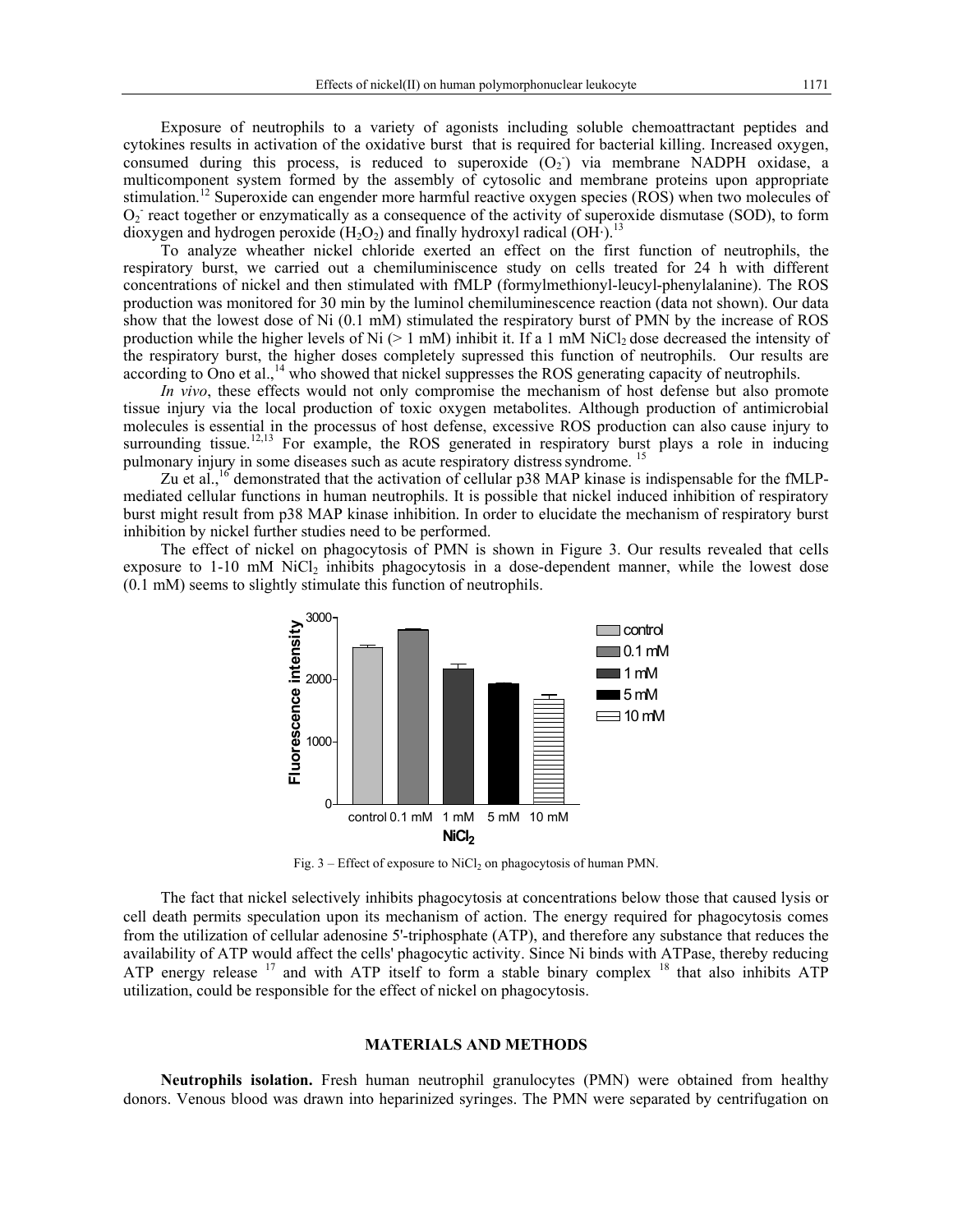Histopaque medium according to Boyum.<sup>19</sup> Remaining red blood cells were eliminated by hypotonic lysis. The purified neutrophils were washed and resuspended in Dulbecco's modified Eagle's medium (DMEM) and the cells were counted in a hemocytometer. Morphological analysis revealed that 90% of the cells were PMN. The cells were treated with nickel chloride in the range of 0.1-10 mM for 24 hours.

**Viability test.** Viability test was performed by the MTT dye-reduction assay. The tetrazolium dye 3-(4, 5-dimethylthiazolyl-2)-2, 5-diphenyltetrazolium bromide) is reduced to a colored product by the activity of NADH-dependent dehydrogenases and this indicates the level of energy metabolism in cells. PMNs were treated in 24-well plates and incubated with 0.5 ml/well of MTT (1 mg/ml) for 3 hours at 37°C. After this time the formazan was released from the cells with dimethyl sulfoxide. Absorbance of the supernatant was measured at 550 nm with a Tecan reader. Viability was calculated as the percentage of formazan formation in cells treated with nickel chloride compared with control cells.

**Cell cytotoxicity assay** was carried out by measuring the release of lactate dehydrogenase from injured cells using a Sigma *in vitro* toxicology assay kit lactate dehydrogenase based, TOX-7 according to the manufacturer protocol.

**Respiratory burst assay.** ROS were quantified by measuring luminol-dependent chemiluminescence at  $37^{\circ}$ C using a Tecan reader at approximately one measurement per well every 25 s. Neutrophils  $(2x10^4 \text{ cells})$ subjected to nickel chloride treatment for 24 hours were washed with DMEM and then were suspended with 25 µM luminol, 4 µg/ml cytochalasin B, and DMEM for a final volume of 200 µl per well. The cells were stimulated with  $1 \mu M$  fMLP, and ROS generation was measured by integrating photon counts for 30 min after agonist addition. The solvent's control, dimethyl sulfoxide (DMSO), did not stimulate ROS production.

*In vitro* **phagocytosis assay***.* In vitro phagocytosis assay was performed with Vybrant Phagocytosis Assay Kit (V-6694, Molecular Probes) according to manufacturer instructions. Briefly, PMNs were seeded in 96-well plate at a density of  $10^5$ cells/well. After 24 h of treatment with NiCl<sub>2</sub> ranging from 0.1 to 10 mM, the medium was removed and 100  $\mu$ l of fluorescein-labeled Escherichia coli (K-12 strain) BioParticles were added. The plate was transferred to incubator for 2 h. After this time, the BioParticle suspension was removed and 100 µl of trypan blue suspension were added for 1 min. at room temperature. The excess of trypan blue was removed and the samples were measured in the fluorescence plate reader (Tecan) using 480 nm for excitation and 520 nm emission wavelengths.

### **CONCLUSIONS**

In summary, our studies illustrate the cellular toxicity produced by exposure to soluble nickel salts. Hence, they emphasize that in order to estimate the cytotoxicity of a substance it is necessary to evaluate besides the classical parameters (viability, LDH releasing) also some functional properties as the respiratory burst and phagocytosis for PMN. Additionally, the data suggest that nickel in high doses could profoundly deteriorate the main two functions of PMN and in this way the host response in a infectious disease.

#### **REFERENCES**

- 1. V. Witko-Sarsat, P. Rieu, B. Descamps-Latscha, P. Lesavre and L. Halbwachs-Mecarelli, *Lab. Invest*., **2000**, *80*, 617-653.
- 2. C. Akgul, D.A. Moulding and S.W. Edwards, *FEBS Lett.*, **2001**, *487*, 318-322.
- 3. B.C. Allen, R.J. Kavlock, C.A. Kimmel and E.M. Faustman, *Fund. Appl. Toxicol*., **1994,** *23*, 487-495.
- 4. J. Bernier, P. Brousseau, H. Tryphonas, K. Krystyniak and M. Fournier, *Env. Health Perspect*., **1995**, *103*, 23-34.
- 5. J.I. Kerkvliet, *Environ Health Perspect*., **1995**, *103*, 47-53.
- 6. K. Krzystyniak, H. Tryphonas and M. Fournier, *Env. Health Perspect*., **1995**, *103*, 17-22.
- 7. H. Tryphonas, *Environ Health Perspect*., **1995**, *103*, 35-46.
- 8. F. Omara, C. Brochu, D. Flipo and F. Denizeau, *Env. Tox. Chem*.,**1997**, *16*, 576-581.
- 9. F. Omara, D. Flipo, D.C. Brochu, F. Denizeau, P. Brousseau and E.F. Potworowski, *J. Tox. Env. Health*, **1998**, *54*, 101-117.
- 10. Y. Payette, M. Lachapelle, C. Daniel, J. Bernier, M. Fournier and K. Krzystyniak, *Int. J. Immunopharmac*., **1995**, *17*, 235-246.
- 11. M. Fournier, D.G. Cyr, P. Brousseau and H. Tryphonas, "Environmental endocrine disruptors", L. Guillette and D. Crain (eds.),Taylor and Francis Publishers, New York, 2000, p. 182-216.
- 12. G. Ricevuti, *Ann NY Acad Sci*, **1997**, *832*, 426–448.